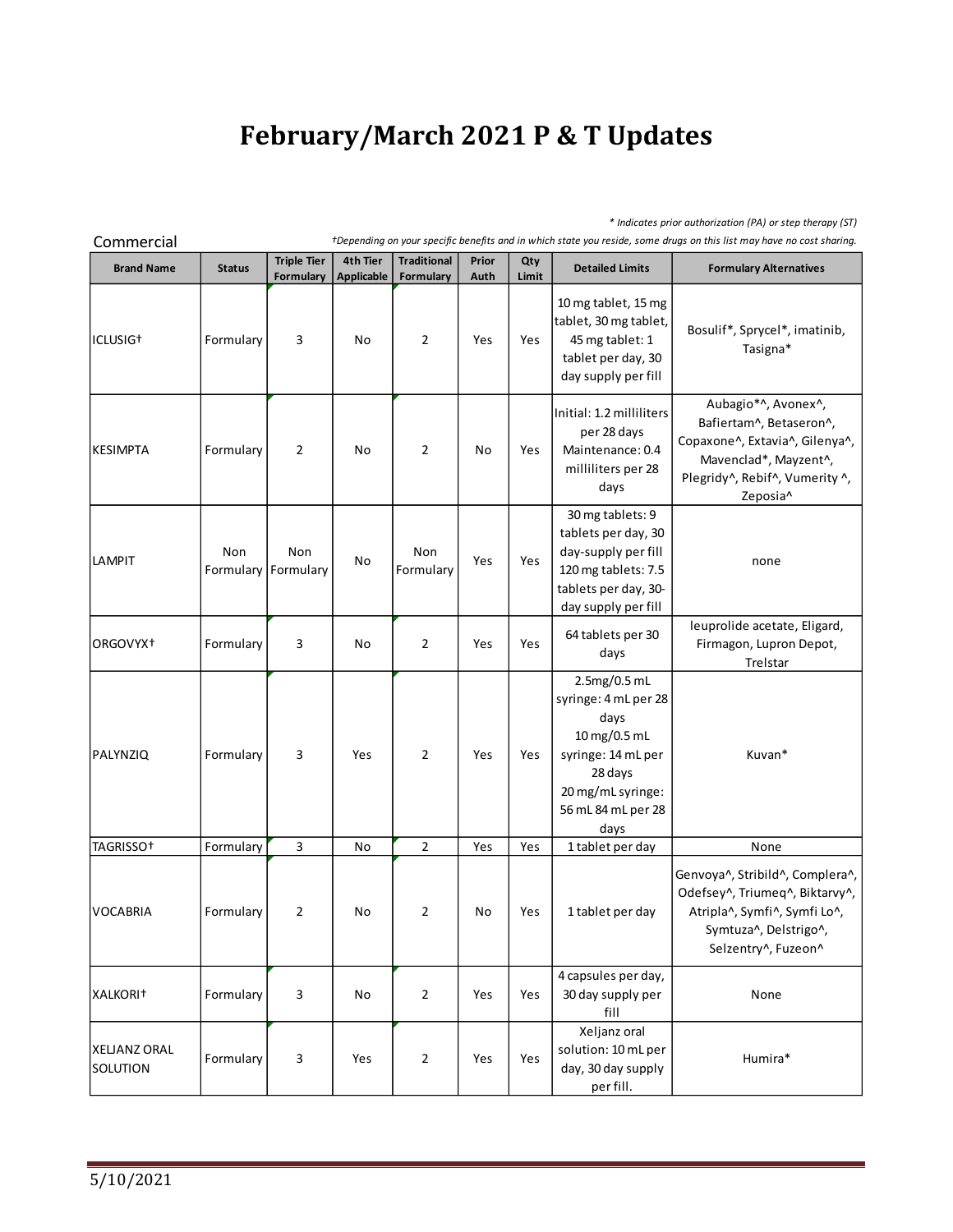CHIP *\* Indicates prior authorization (PA) or step therapy (ST)*

| <b>Brand Name</b>               | <b>Status</b>              | <b>Tier</b>    | Prior<br>Auth | Qty<br>Limit | <b>Detailed Limits</b>                                                                                                                  | <b>Formulary Alternatives</b>                                                                                                                     |
|---------------------------------|----------------------------|----------------|---------------|--------------|-----------------------------------------------------------------------------------------------------------------------------------------|---------------------------------------------------------------------------------------------------------------------------------------------------|
| <b>ICLUSIG</b>                  | Formulary                  | 2              | Yes           | Yes          | 10 mg tablet, 15 mg<br>tablet, 30 mg tablet, 45<br>mg tablet: 1 tablet per<br>day, 30 day supply per fill                               | Bosulif*, Sprycel*, imatinib, Tasigna*                                                                                                            |
| <b>KESIMPTA</b>                 | Formulary                  | 2              | No            | Yes          | Initial: 1.2 milliliters per<br>28 days<br>Maintenance: 0.4<br>milliliters per 28 days                                                  | Aubagio*^, Avonex^, Bafiertam^,<br>Betaseron^, Copaxone^, Extavia^,<br>Gilenya^, Mavenclad*, Mayzent^,<br>Plegridy^, Rebif^, Vumerity ^, Zeposia^ |
| <b>LAMPIT</b>                   | Non<br>Formulary Formulary | Non            | Yes           | Yes          | 30 mg tablets: 9 tablets<br>per day, 30 day-supply per<br>fill<br>120 mg tablets: 7.5 tablets<br>per day, 30-day supply per<br>fill     | none                                                                                                                                              |
| <b>ORGOVYX</b>                  | Formulary                  | 2              | Yes           | Yes          | 64 tablets per 30 days                                                                                                                  | leuprolide acetate, Eligard, Firmagon,<br>Lupron Depot, Trelstar                                                                                  |
| PALYNZIO                        | Formulary                  | $\overline{2}$ | Yes           | Yes          | 2.5mg/0.5 mL syringe: 4<br>mL per 28 days<br>10 mg/0.5 mL syringe: 14<br>mL per 28 days<br>20 mg/mL syringe: 56 mL<br>84 mL per 28 days | Kuvan*                                                                                                                                            |
| <b>TAGRISSO</b>                 | Formulary                  | $\overline{2}$ | Yes           | Yes          | 1 tablet per day                                                                                                                        | None                                                                                                                                              |
| <b>VOCABRIA</b>                 | Formulary                  | $\overline{2}$ | No            | Yes          | 1 tablet per day                                                                                                                        | Genvoya^, Stribild^, Complera^,<br>Odefsey^, Triumeq^, Biktarvy^, Atripla^,<br>Symfi^, Symfi Lo^, Symtuza^, Delstrigo^,<br>Selzentry^, Fuzeon^    |
| <b>XALKORI</b>                  | Formulary                  | $\overline{2}$ | Yes           | Yes          | 4 capsules per day, 30 day<br>supply per fill                                                                                           | None                                                                                                                                              |
| <b>XELJANZ ORAL</b><br>SOLUTION | Formulary                  | 2              | Yes           | Yes          | Xeljanz oral solution: 10<br>mL per day, 30 day supply<br>per fill.                                                                     | Humira*                                                                                                                                           |

GHP Family *\* Indicates prior authorization (PA) or step therapy (ST)*

**Contract Contract Contract** 

| <b>Brand Name</b> | <b>Status</b>    | <b>GHP Family</b><br>Formulary<br><b>Tier</b> | <b>Prior Auth</b> | Qty<br>Limit | <b>Detailed Limits</b> | <b>Formulary Alternative(s)</b>   |
|-------------------|------------------|-----------------------------------------------|-------------------|--------------|------------------------|-----------------------------------|
| <b>LAMPIT</b>     | Non<br>Formulary | Non<br>Formulary                              | Yes               | No           |                        | not applicable                    |
| <b>XYWAV</b>      | Non<br>Formulary | Non<br>Formulary                              | Yes               | No           |                        | per Statewide Preferred Drug List |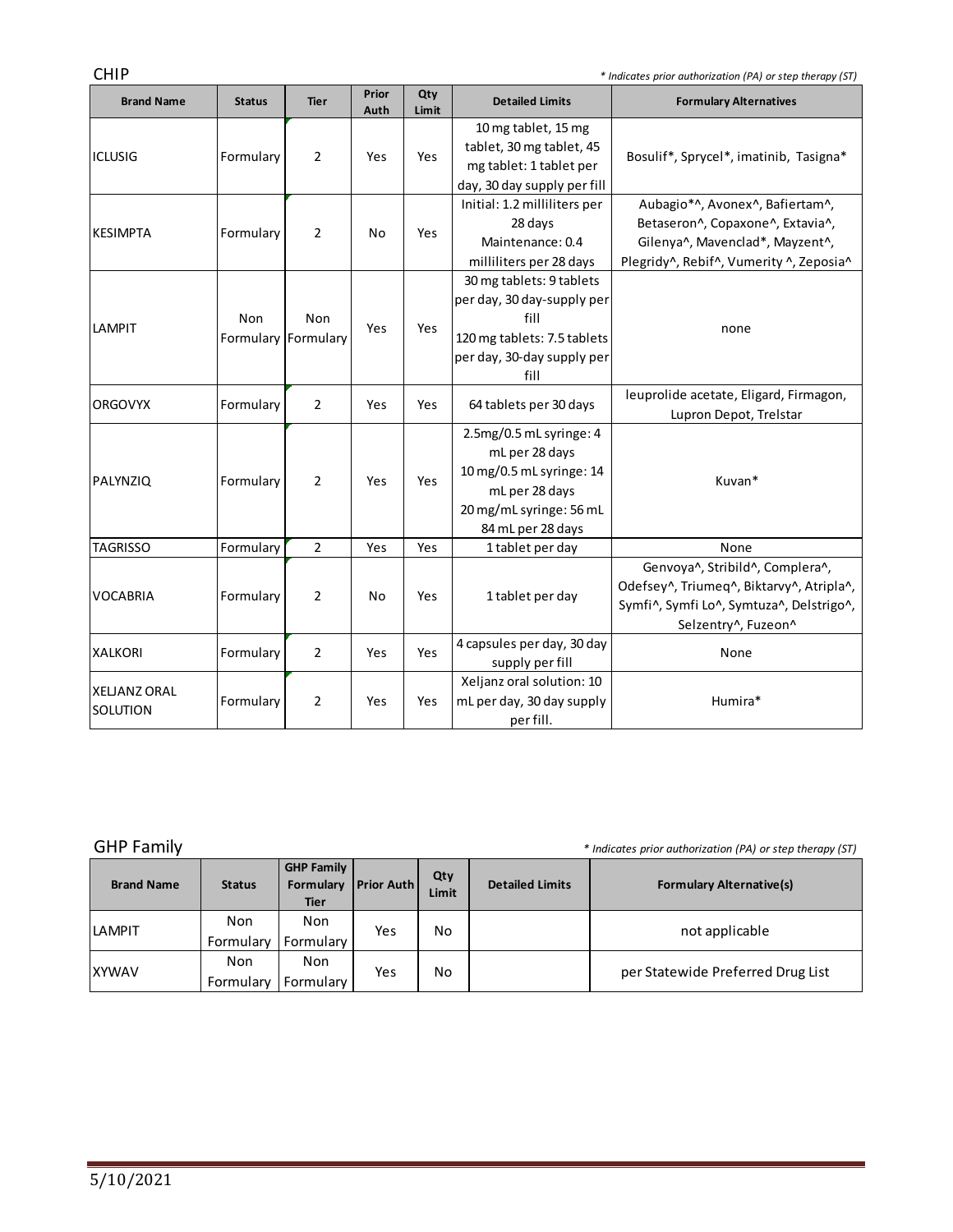Geisinger Gold

*\* Indicates prior authorization (PA) or step therapy (ST)*

and the control of the control of

| <b>Brand Name</b> | <b>Status</b>    | \$0 Deductible<br>Formulary | <b>Standard</b><br>Formulary | Prior<br>Auth | Qty<br>Limit | <b>Detailed Limits</b>    | <b>Formulary Alternative(s)</b>      |
|-------------------|------------------|-----------------------------|------------------------------|---------------|--------------|---------------------------|--------------------------------------|
|                   |                  |                             |                              |               |              |                           | Genvoya, Stribild, Complera,         |
|                   |                  |                             |                              |               |              |                           | Odefsey, Triumeg, Biktarvy,          |
| <b>CABENUVA</b>   | Formulary        |                             |                              |               |              | 600 mg kit: 1 kit per 180 | Atripla, Symfi, Symfi Lo, Symtuza,   |
|                   |                  |                             | 25%                          |               |              | days, 400 mg kit: 1 kit   | Delstrigo, Selzentry, Fuzeon,        |
|                   |                  | Specialty                   | coinsurance                  | No            | Yes          | per 28 days               | Trogarzo                             |
| <b>DANYELZA</b>   | Formulary        | Specialty                   | 25%<br>coinsurance           | Yes           | <b>No</b>    |                           | none                                 |
|                   |                  |                             |                              |               |              |                           | Aubagio^, Avonex^, Betaseron^,       |
|                   |                  |                             |                              |               |              |                           | Copaxone^, dimethyl fumarate^        |
| KESIMPTA          | Formulary        |                             |                              |               |              |                           | Extavia, Gilenya, Glatiramer,        |
|                   |                  |                             |                              |               |              |                           | Mavenclad*, Mayzent, Ocrevus,        |
|                   |                  |                             | 25%                          |               |              |                           | Plegridy, Rebif, Tecfidera, Tysabri, |
|                   |                  | Specialty                   | coinsurance                  | No            | Yes          | 1.2 ml/28 days            | Vumerity, Zeposia                    |
| <b>LAMPIT</b>     | Non<br>Formulary |                             |                              |               |              |                           | none                                 |
| <b>ORGOVYX</b>    | Formulary        |                             |                              |               |              |                           | Leuprolide acetate, Eligard,         |
|                   |                  |                             | 25%                          |               |              |                           | Firmagon, Zoladex, Lupron Depot,     |
|                   |                  | Specialty                   | coinsurance                  | Yes           | Yes          | 64 tablets/30 days        | Trelstar                             |
| <b>VOCABRIA</b>   | Formulary        |                             |                              |               |              |                           | Genvoya, Stribild, Complera,         |
|                   |                  |                             |                              |               |              |                           | Odefsey, Triumeq, Biktarvy,          |
|                   |                  |                             |                              |               |              |                           | Atripla, Symfi, Symfi Lo, Symtuza,   |
|                   |                  |                             | 25%                          |               |              |                           | Delstrigo, Selzentry, Fuzeon,        |
|                   |                  | Specialty                   | coinsurance                  | No            | Yes          | 1 tablet/day              | Trogarzo                             |
| <b>XYWAV</b>      |                  |                             |                              |               |              |                           | modafinil*, methylphenidate IR,      |
|                   | Formulary        |                             | 25%                          |               |              |                           | amphetamine-                         |
|                   |                  | Specialty                   | coinsurance                  | Yes           | Yes          | 540 ml/30 days            | dextroamphetamine IR, Xyrem*         |